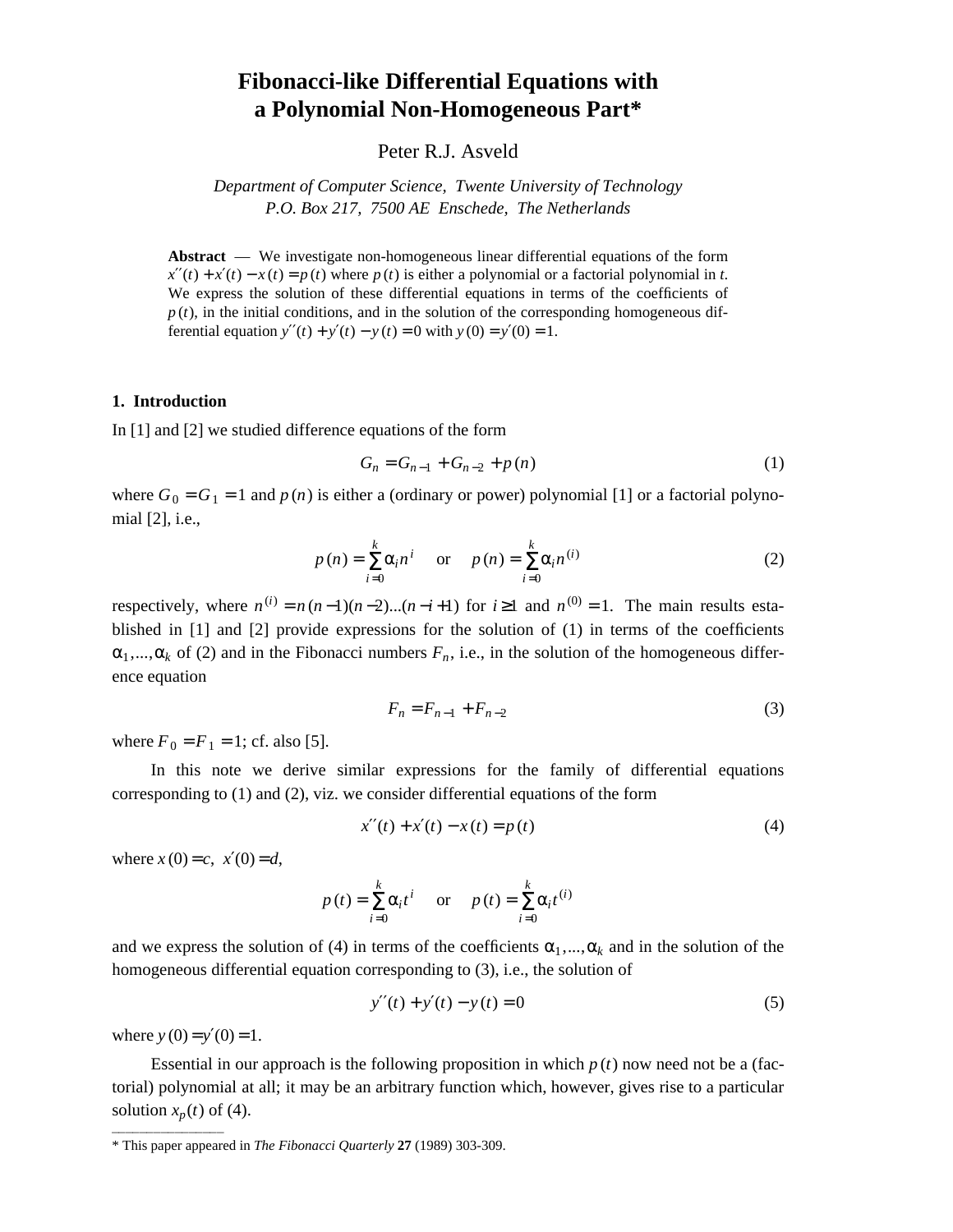Let  $F_{-1} = 0$ , and  $F_{-n} = (-1)^n F_{n-2}$  for each  $n \ge 2$ .

**Proposition 1.1.** Let  $x_p(t)$  be a particular solution of (4). If  $x(0) = c$  and  $x'(0) = d$ , then the solu*tion of (4) can be expressed as*

$$
x(t) = (c - x_p(0)) \left[ \sum_{n=0}^{\infty} F_{-n} \frac{t^n}{n!} \right] + (d - x'_p(0)) \left[ \sum_{n=0}^{\infty} F_{-n-1} \frac{t^n}{n!} \right] + x_p(t).
$$
 (6)

*Proof:* Using standard methods (cf. e.g. [3]) we first determine the solution  $x_h(t)$  of the homogeneous equation corresponding to (4). To this end we solve (5) with  $y(0) = y'(0) = 1$ :

$$
y(t) = -(1+\phi_2)(\sqrt{5})^{-1} \exp(-\phi_1 t) + (1+\phi_1)(\sqrt{5})^{-1} \exp(-\phi_2 t),
$$

where  $\phi_1 = \frac{l}{2}(1 + \sqrt{5})$  and  $\phi_2 = \frac{l}{2}(1 - \sqrt{5})$ . Then we obtain

$$
y(t) = -(1+\phi_2)(\sqrt{5})^{-1} \left[ \sum_{n=0}^{\infty} \frac{(-\phi_1 t)^n}{n!} \right] + (1+\phi_1)(\sqrt{5})^{-1} \left[ \sum_{n=0}^{\infty} \frac{(-\phi_2 t)^n}{n!} \right] =
$$
  
= 
$$
\sum_{n=0}^{\infty} \frac{(-1)^{n-1}}{\sqrt{5}} (\phi_1^{n-2} - \phi_2^{n-2}) \frac{t^n}{n!} = \sum_{n=0}^{\infty} F_{-n+1} \frac{t^n}{n!},
$$

since  $(1 + \phi_2)\phi_1^2 = 1$  and  $(1 + \phi_1)\phi_2^2 = 1$ . Notice that

$$
y'(t) = \sum_{n=0}^{\infty} F_{-n} \frac{t^n}{n!} \quad \text{and} \quad y''(t) = \sum_{n=0}^{\infty} F_{-n-1} \frac{t^n}{n!}. \tag{7}
$$

Now it is straightforward to show that for the solution  $x(t)$  of (4) we have

$$
x(t) = x_h(t) + x_p(t) = (c - x_p(0))y'(t) + (d - x'_p(0))y''(t) + x_p(t),
$$

which yields together with (7) the desired equality (6).  $\Box$ 

From Proposition 1.1 it is clear that we now need a particular solution of (4). As in [1] and [2] we distinguish two cases, viz.  $p(t)$  is a polynomial (Section 2) and  $p(t)$  is a factorial polynomial (Section 3).

### **2. Polynomials**

Throughout this section we assume that  $p(t)$  is an ordinary or power polynomial

$$
p(t) = \sum_{i=0}^{k} \alpha_i t^i.
$$

As a particular solution of (4) we try

$$
x_p(t) = \sum_{i=0}^k A_i t^i.
$$

For  $p(t)$  and  $x_p(t)$  we write

$$
p(t) = \sum_{i=0}^{k} \beta_i \frac{t^i}{i!}
$$
 and  $x_p(t) = \sum_{i=0}^{k} B_i \frac{t^i}{i!}$ ,

respectively, where  $β<sub>i</sub> = i!α<sub>i</sub>$  and  $B<sub>i</sub> = i!A<sub>i</sub>$  for each *i* (0≤*i* ≤*k*). Then (4) yields

$$
\sum_{i=0}^{k-2} B_{i+2} \frac{t^i}{i!} + \sum_{i=0}^{k-1} B_{i+1} \frac{t^i}{i!} - \sum_{i=0}^k B_i \frac{t^i}{i!} = \sum_{i=0}^k \beta_i \frac{t^i}{i!}.
$$

From comparing the coefficients of  $t^i/i$ ! it follows that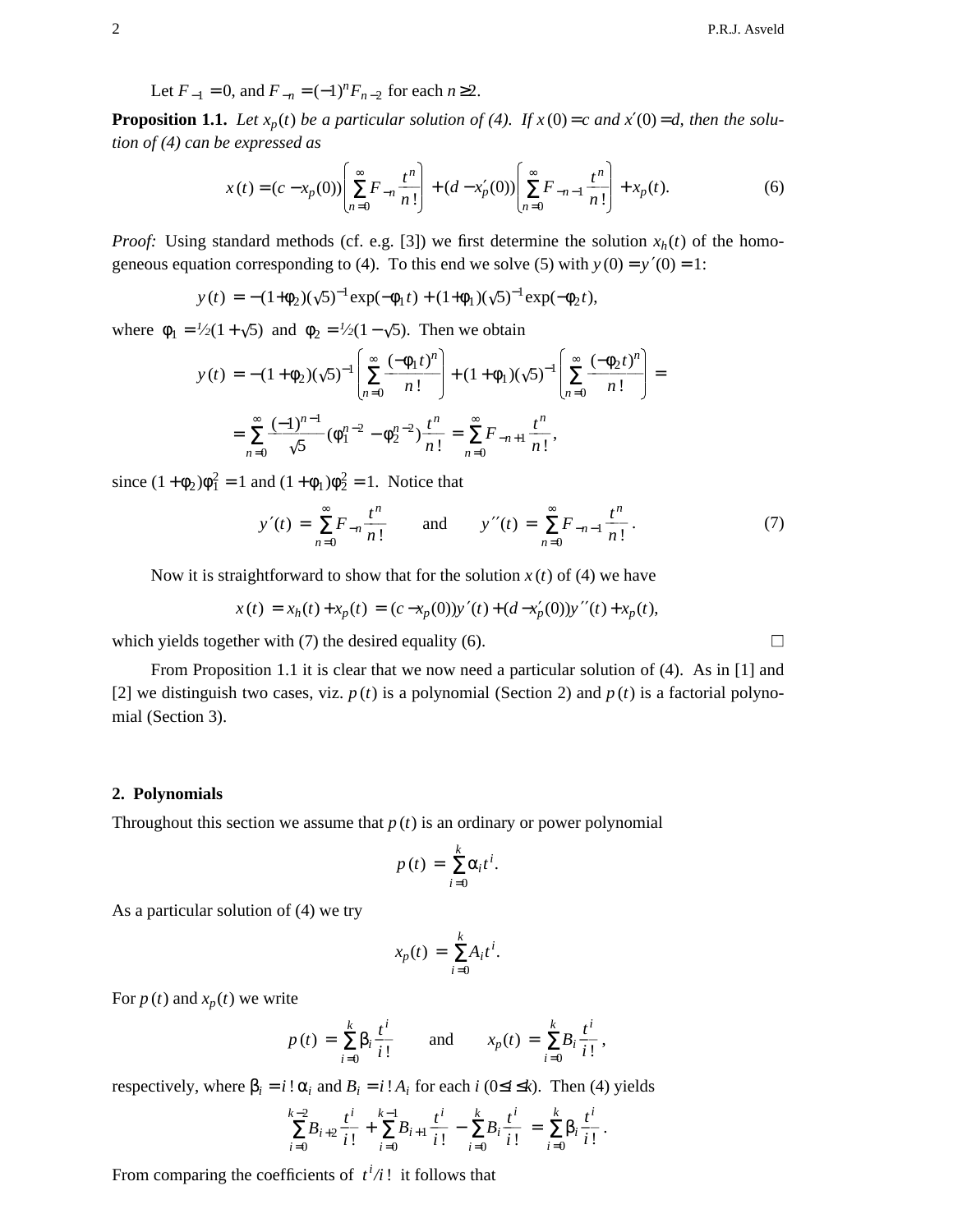$$
B_k = -\beta_k B_{k-1} = -\beta_{k-1} - \beta_k B_i = -\beta_i + B_{i+2} + B_{i+1}
$$
 for  $0 \le i \le k - 2$ .

Thus we can successively compute  $B_k, B_{k-1},..., B_0$ :  $B_i$  is a linear combination of  $\beta_i, ..., \beta_k$ . Therefore we write

$$
B_i = -\sum_{j=i}^k a_{ij} \beta_j
$$

(cf. [1] and [2]) which gives

$$
-\sum_{j=i}^{k} a_{ij} \beta_j = -\beta_i - \sum_{j=i+2}^{k} a_{i+2,j} \beta_j - \sum_{j=i+1}^{k} a_{i+1,j} \beta_j.
$$

Comparing the coefficients of  $β_j$  yields the following difference equation for each *j* (1≤*j* ≤*k*):

$$
a_{ij} = a_{i+2,j} + a_{i+1,j}
$$
 for  $j-i \ge 2$ 

where  $a_{jj} = a_{j-1,j} = 1$ . But this means that  $a_{ij} = F_{j-i}$  for  $0 \le i \le j$ , and hence

$$
x_p(t) = \sum_{i=0}^k B_i \frac{t^i}{i!} = -\sum_{i=0}^k \sum_{j=i}^k F_{j-i} j! \alpha_j \frac{t^i}{i!} = -\sum_{j=0}^k \alpha_j \left[ \sum_{i=0}^j j^{(j-i)} F_{j-i} t^i \right]
$$

which implies

$$
x_p(0) = B_0 = -\sum_{j=0}^k j! F_j \alpha_j
$$
 and  $x'_p(0) = B_1 = -\sum_{j=1}^k j! F_{j-1} \alpha_j$ .

These equalities together with Proposition 1.1 yield the following proposition. **Proposition 2.1.** *The solution of (4) with*  $x(0) = c$ ,  $x'(0) = d$  *and* 

$$
p(t) = \sum_{i=0}^{k} \alpha_i t^i
$$

*can be expressed as*

$$
x(t) = (c + L_k) \left[ \sum_{n=0}^{\infty} F_{-n} \frac{t^n}{n!} \right] + (d + l_k) \left[ \sum_{n=0}^{\infty} F_{-n-1} \frac{t^n}{n!} \right] - \sum_{j=0}^{k} \alpha_j p_j(t)
$$

*where*  $L_k$  *and*  $l_k$  *are linear combinations of*  $\alpha_0, \ldots, \alpha_k$ *, and for each j* (0≤*j* ≤*k*),  $p_j(t)$  *is a polynomial of degree j:*

$$
L_k = \sum_{j=0}^k j! F_j \alpha_j, \quad l_k = \sum_{j=1}^k j! F_{j-1} \alpha_j, \quad p_j(t) = \sum_{i=0}^j j^{(j-i)} F_{j-i} t^i.
$$

The polynomials  $p_j(t)$  are given in Table 1 for  $j = 0, 1, 2, \dots, 9$ .

The coefficients of  $\alpha_j$  in  $L_k$  and  $l_k$  are independent of k; cf. [1] and [2]. They give rise to two infinite sequences *L* and *l* of natural numbers (not mentioned in [4]) as *k* tends to infinity. The first few elements of these new sequences are

> $L: \quad 1, 1, 4, 18, 120, 960, 9360, 105840, 1370880, 19958400, \cdots$  $l$  : 0, 1, 2, 12, 72, 600, 5760, 65520, 846720, 12337920,  $\cdots$ .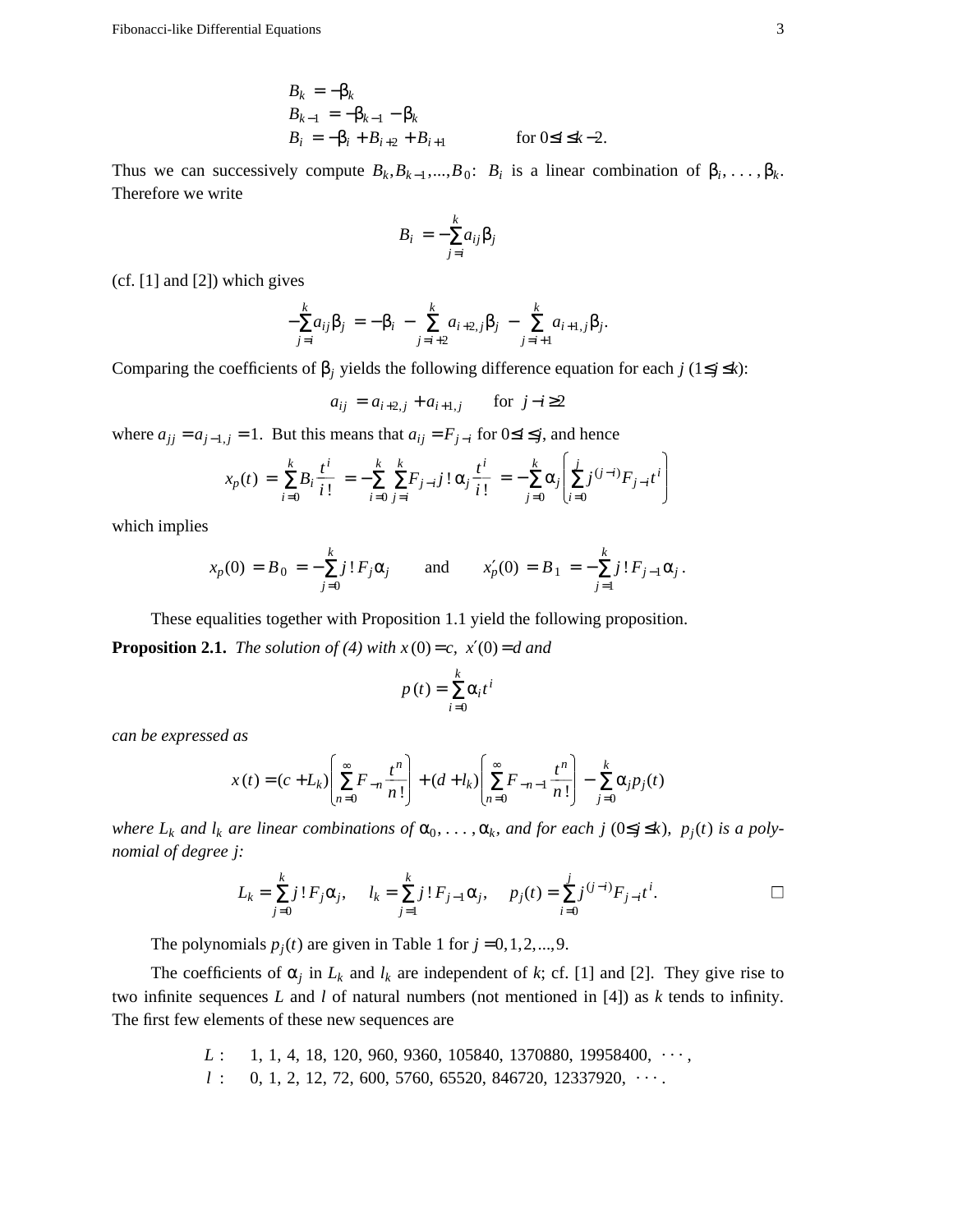| j              | $p_i(t)$                                                                                    |
|----------------|---------------------------------------------------------------------------------------------|
| $\Omega$       | 1                                                                                           |
| $\mathbf{1}$   | $t+1$                                                                                       |
| $\overline{2}$ | $t^2+2t+4$                                                                                  |
| 3              | $t^3 + 3t^2 + 12t + 18$                                                                     |
| $\overline{4}$ | $t^4+4t^3+24t^2+72t+120$                                                                    |
| 5              | $t^5 + 5t^4 + 40t^3 + 180t^2 + 600t + 960$                                                  |
| 6              | $t^6 + 6t^5 + 60t^4 + 360t^3 + 1800t^2 + 5760t + 9360$                                      |
| $\tau$         | $t^7 + 7t^6 + 84t^5 + 630t^4 + 4200t^3 + 20160t^2 + 65520t + 105840$                        |
| 8              | $t^8+8t^7+112t^6+1008t^5+8400t^4+53760t^3+262080t^2+846720t+$                               |
|                | $+1370880$                                                                                  |
| $\mathbf Q$    | $t^9+9t^8+144t^7+1512t^6+15120t^5+120960t^4+786240t^3+3810240t^2+$<br>$+12337920t+19958400$ |

**Table 1.**

## **3. Factorial Polynomials**

This section is devoted to the case in which  $p(t)$  is a factorial polynomial

$$
p(t) = \sum_{i=0}^{k} \alpha_i t^{(i)}.
$$

In order to try

$$
x_p(t) = \sum_{i=0}^{k} A_i t^{(i)}
$$
 (8)

as a particular solution of (4) we first ought to determine the derivative of  $t^{(n)}$ .

# **Lemma 3.1.**

$$
\frac{dt^{(n)}}{dt} = \sum_{k=0}^{n-1} {n \choose k} t^{(k)} (-1)^{(n-k-1)}
$$

*Proof:* The argument is by induction on *n*, the basis of which  $(n=1)$  is trivial. Suppose the equality holds for *n* −1:

$$
\frac{dt^{(n-1)}}{dt} = \sum_{k=0}^{n-2} {n-1 \choose k} t^{(k)} (-1)^{(n-k-2)}.
$$
\n(9)

To perform the induction step, consider

$$
dt^{(n)}/dt = d(t(t-1)^{(n-1)})/dt = (t-1)^{(n-1)} + t \cdot d((t-1)^{(n-1)})/dt.
$$

Now by the Chain Rule we have  $d((t-1)^{(n-1)})/dt = d((t-1)^{(n-1)})/d(t-1)$ . Applying the Binomial Theorem from [2] to  $(t-1)^{(n-1)}$  and the induction hypothesis (9) yields

$$
\frac{dt^{(n)}}{dt} = \sum_{k=0}^{n-1} {n-1 \choose k} t^{(k)} (-1)^{(n-k-1)} + t \sum_{k=0}^{n-2} {n-1 \choose k} (t-1)^{(k)} (-1)^{(n-k-2)} =
$$
  
=  $(-1)^{(n-1)} + \sum_{k=1}^{n-1} {n-1 \choose k} t^{(k)} (-1)^{(n-k-1)} + \sum_{k=1}^{n-1} {n-1 \choose k-1} t^{(k)} (-1)^{(n-k-1)} =$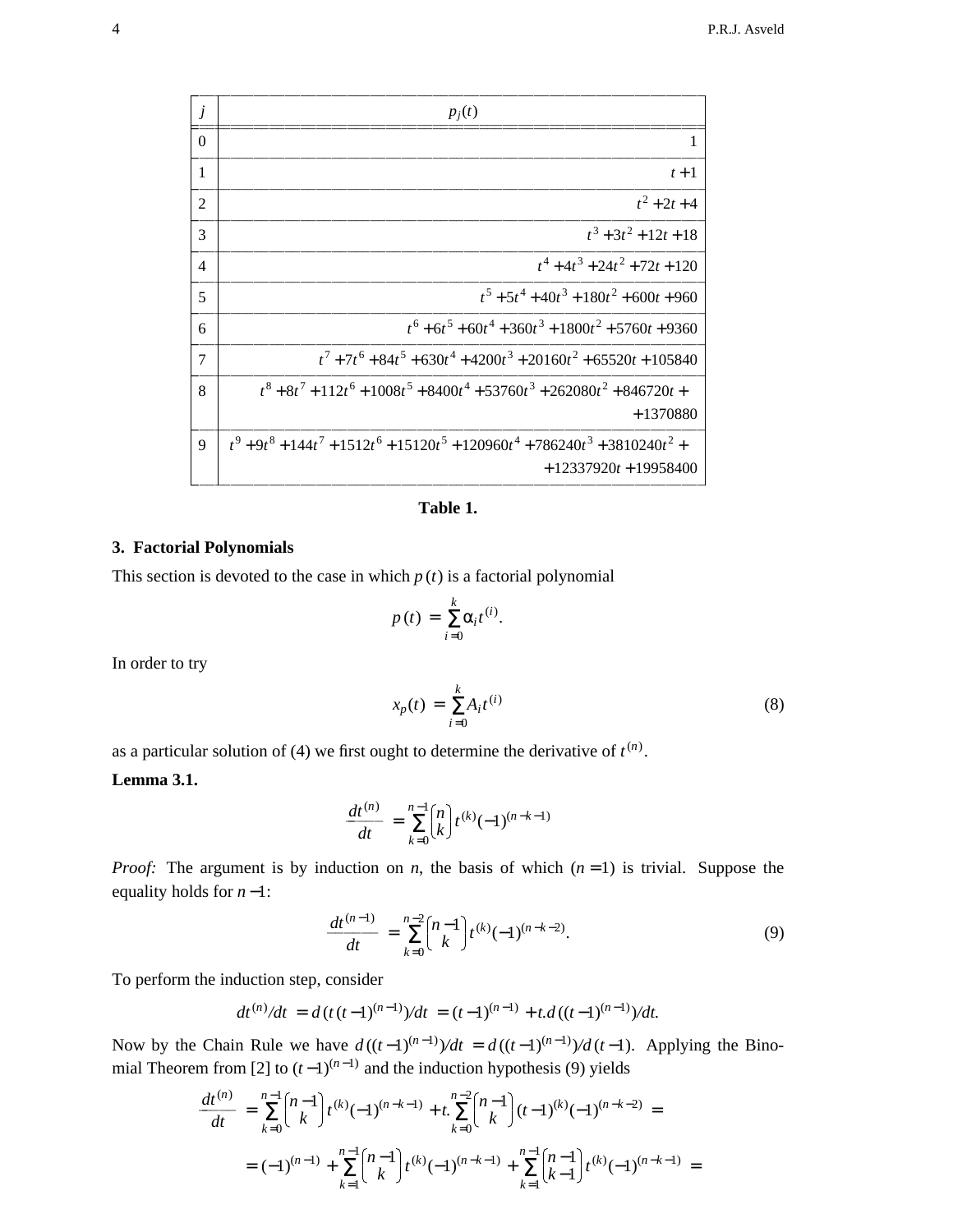$$
= (-1)^{(n-1)} + \sum_{k=1}^{n-1} {n \choose k} t^{(k)} (-1)^{(n-k-1)} = \sum_{k=0}^{n-1} {n \choose k} t^{(k)} (-1)^{(n-k-1)}
$$

which completes the induction.  $\Box$ 

From Lemma 3.1, (4) and (8) we obtain

$$
\sum_{i=2}^{k} A_i \left[ \sum_{m=1}^{i-1} {i \choose m} \left[ \sum_{l=0}^{m-1} {m \choose l} t^{(l)} (-1)^{(m-l-1)} \right] (-1)^{(i-m-1)} \right] + \sum_{i=1}^{k} A_i \left[ \sum_{m=0}^{i-1} {i \choose m} t^{(m)} (-1)^{(i-m-1)} \right] - \sum_{i=0}^{k} A_i t^{(i)} = \sum_{i=0}^{k} \alpha_i t^{(i)}.
$$

Comparing the coefficients of  $t^{(i)}$  yields

$$
A_k = -\alpha_k
$$
  
\n
$$
A_{k-1} = -\alpha_{k-1} + k \alpha_k
$$
  
\n
$$
A_i = -\alpha_i + \sum_{n=i+1}^k A_n {n \choose i} (-1)^{(n-i-1)} + \sum_{n=i+2}^k A_n \left[ \sum_{m=i+1}^{n-1} {n \choose m} {m \choose i} (-1)^{(m-i-1)} (-1)^{(n-m-1)} \right]
$$

for each *i* (0≤*i* ≤*k* −2). As  $(-x)^{(n)} = (-1)^n (x+n-1)^{(n)}$  and  $n^{(n)} = n!$ , this latter recurrence can be rewritten to

$$
A_i = -\alpha_i + \sum_{n=i+1}^k A_n (-1)^{n-i-1} \frac{n^{(n-i)}}{n-i} + \sum_{n=i+2}^k A_n \left[ \sum_{m=i+1}^{n-1} (-1)^{n-i-2} \frac{n^{(n-i)}}{(n-m)(m-i)} \right]
$$

or

$$
A_i = -\alpha_i + (i+1)A_{i+1} + \sum_{n=i+2}^{k} \zeta_{in} A_n
$$
 (10)

where

$$
\zeta_{in} = (-1)^{n-i-1} n^{(n-i)} \bigg[ (n-i)^{-1} - \sum_{m=i+1}^{n-1} (n-m)^{-1} (m-i)^{-1} \bigg].
$$

Now (10) enables us to compute  $A_k$ , ...,  $A_0$ :  $A_i$  is a linear combination of  $\alpha_i$ , ...,  $\alpha_k$ . Thus

$$
A_i = -\sum_{j=i}^k b_{ij} \alpha_j
$$

and (10) becomes

$$
\sum_{j=i}^k b_{ij}\alpha_j = \alpha_i + (i+1) \cdot \sum_{j=i+1}^k b_{i+1,j}\alpha_j + \sum_{n=i+2}^k \zeta_{in} \sum_{j=n}^k b_{nj}\alpha_j.
$$

From the coefficients of  $\alpha_j$  it follows that

$$
b_{ii} = 1
$$
  
\n
$$
b_{i,i+1} = i+1
$$
  
\n
$$
b_{ij} = (i+1)b_{i+1,j} + \sum_{n=i+2}^{j} \zeta_{in} b_{nj}
$$
 for  $j \ge i+2$ .

Hence

$$
x_p(t) = -\sum_{i=0}^{k} \sum_{j=i}^{k} b_{ij} \alpha_j t^{(i)} = -\sum_{j=0}^{k} \alpha_j \left( \sum_{i=0}^{j} b_{ij} t^{(i)} \right)
$$

and

J O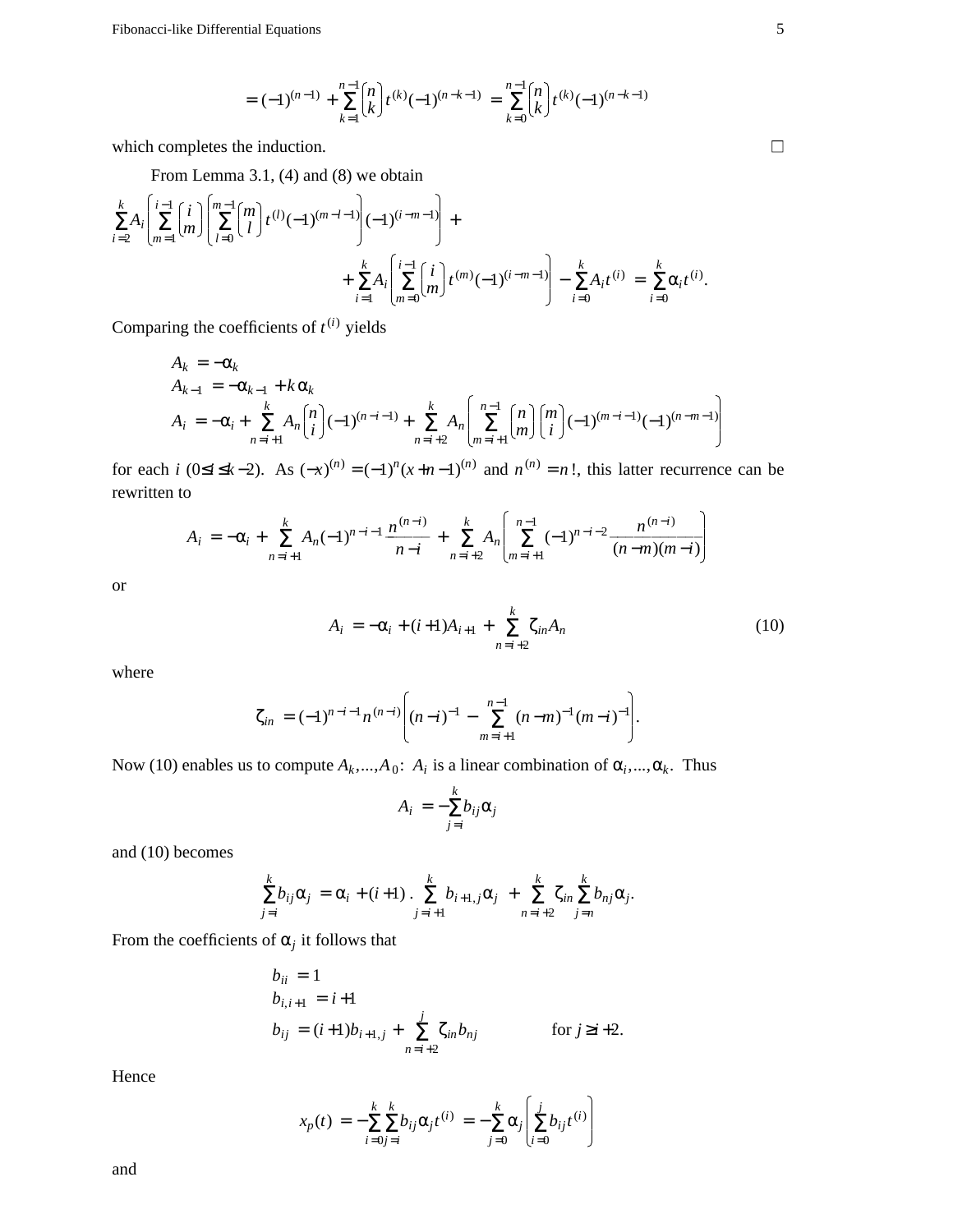$$
x'_{p}(t) = -\sum_{j=1}^{k} \alpha_{j} \left( \sum_{i=1}^{j} b_{ij} \left( \sum_{l=0}^{i-1} {i \choose l} t^{(l)} (-1)^{(i-l-1)} \right) \right).
$$

Since

$$
x_p(0) = -\sum_{j=0}^k b_{0j} \alpha_j
$$
 and  $x'_p(0) = -\sum_{j=1}^k \left[ \sum_{i=1}^j (-1)^{(i-1)} b_{ij} \right] \alpha_j$ 

we have the following result.

**Proposition 3.2.** *The solution of (4) with*  $x(0) = c$ ,  $x'(0) = d$  *and* 

$$
p(t) = \sum_{i=0}^{k} \alpha_i t^{(i)}
$$

*can be expressed as*

$$
x(t) = (c + M_k) \left[ \sum_{n=0}^{\infty} F_{-n} \frac{t^n}{n!} \right] + (d + m_k) \left[ \sum_{n=0}^{\infty} F_{-n-1} \frac{t^n}{n!} \right] - \sum_{j=0}^{k} \alpha_j \pi_j(t)
$$

 $w$ here  $M_k$  and  $m_k$  are linear combinations of  $\alpha_0,...,\alpha_k$ , and for each j ( $0\leq j\leq k$ ),  $\pi_j(t)$  is a factorial *polynomial of degree j:*

$$
M_k = \sum_{j=0}^k b_{0j} \alpha_j, \qquad m_k = \sum_{j=1}^k \left[ \sum_{i=1}^j (-1)^{(i-1)} b_{ij} \right] \alpha_j, \qquad \pi_j(t) = \sum_{i=0}^j b_{ij} t^{(i)}.
$$

| j              | $\pi_i(t)$                                                                                       |
|----------------|--------------------------------------------------------------------------------------------------|
| $\Omega$       | 1                                                                                                |
| 1              | $t^{(1)}+1$                                                                                      |
| $\overline{2}$ | $t^{(2)} + 2t^{(1)} + 3$                                                                         |
| 3              | $t^{(3)} + 3t^{(2)} + 9t^{(1)} + 8$                                                              |
| 4              | $t^{(4)} + 4t^{(3)} + 18t^{(2)} + 32t^{(1)} + 50$                                                |
| 5              | $t^{(5)} + 5t^{(4)} + 30t^{(3)} + 80t^{(2)} + 250t^{(1)} + 214$                                  |
| 6              | $t^{(6)} + 6t^{(5)} + 45t^{(4)} + 160t^{(3)} + 750t^{(2)} + 1284t^{(1)} + 2086$                  |
| 7              | $t^{(7)} + 7t^{(6)} + 63t^{(5)} + 280t^{(4)} + 1750t^{(3)} + 4494t^{(2)} + 14602t^{(1)} + 11976$ |
| 8              | $t^{(8)} + 8t^{(7)} + 84t^{(6)} + 448t^{(5)} + 3500t^{(4)} + 11984t^{(3)} + 58408t^{(2)} +$      |
|                | $+95808t^{(1)}+162816$                                                                           |
| 9              | $t^{(9)} + 9t^{(8)} + 108t^{(7)} + 672t^{(6)} + 6300t^{(5)} + 26964t^{(4)} + 175224t^{(3)} +$    |
|                | $+431136t^{(2)} + 1465344t^{(1)} + 1143576$                                                      |

**Table 2.**

For  $j = 0, 1, ..., 9$ , the factorial polynomials  $\pi_j(t)$  are displayed in Table 2.

As in the previous section and [1,2] the coefficients of  $\alpha_j$  in  $M_k$  and  $m_k$  are independent of *k*. The first few elements of the limit sequences (not mentioned in [4]) *M* and *m* (obtained from *M*<sup>*k*</sup> and *m*<sup>*k*</sup> for *k* →∞) are

> $M: \quad 1, 1, 3, 8, 50, 214, 2086, 11976, 162816, 1143576, \cdots,$  $m:$  0, 1, 1, 8, 16, 224, 608, 13320, 41760, 1366152,  $\cdots$ .